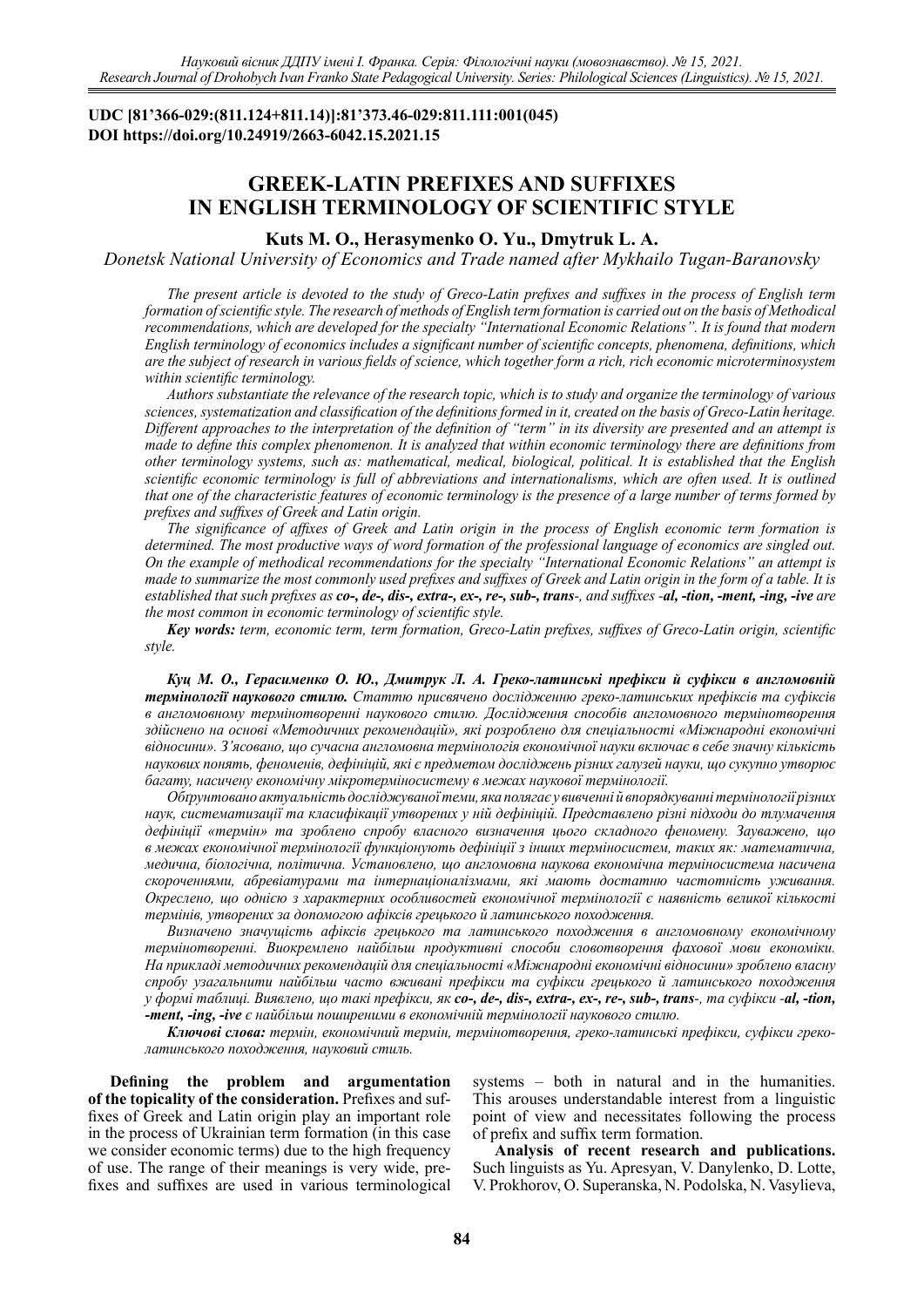and others devoted their scientific works to the question of productive methods of term formation. G. Vynokur, O. Reformatsky, O. Akhmanova, V. Leichyk dealt with the issues of theoretical problems of terminology, peculiarities of term functioning and separate terminological systems. Economic terminology as an object of linguistic research has been in the centre of attention of such researchers as O. Pokrovska and T. Panko. It is worth noting that in modern linguistic thought the problems of terminology are popular among experts. These issues are dealt with by the Terminology Department of the Institute of the Ukrainian Language of the NASU and the Scientific Terminology Committee of the NASU. Among the latest studies of terminology, it is worth noting the achievements that are highlighted in the works of G. Matsyuk, L. Polyuga, L. Symonenko, I. Kochan and others.

**Setting the goals and tasks of the article.** The **aim** of the article is to analyse the ways of term formation in modern English terminology of economics subtext, namely the use of Latin and Greek prefixes and suffixes, determining among them the most productive. According to the purpose of the study, the following **tasks** were set: definition of "term"; substantiation of term formation specifics in modern English scientific style; analysis of the formation of English economic terms with the help of Greco-Latin affixes; determining the role of Greco-Latin prefixes and suffixes in the process of forming economic English terminology.

**The outline of the main research material.** One of the most pressing issues of modern linguistics is the question of methods of term formation and ways to form a system of terms of a particular field of knowledge.

In turn, the conditions in which language functions and develops, affect the enrichment of vocabulary, which depends on extralinguistic conditions. Language development is constantly improving, and words and phrases are subject to semantic changes. Changing the meaning of words and the transition of words to another lexical and grammatical category lead to a change in the function of the word and the creation of new words using existing word-formation tools in the language [7, 60].

Due to the emergence of new definitions, economic terminology is always at the stage of formation. That is why linguistic research is becoming extremely relevant and associated with the study of the new terminology, because they reveal the essence of term formation processes and demonstrate the laws of special vocabulary, which can be interesting for both linguists and translators working in this field.

Before proceeding to the analysis of the formation of terms by adding Latin and Greek affixes, we consider it appropriate to investigate the definition of "term" in the scientific literature. Since it is difficult to give an unambiguous definition of this phenomenon, here are a few views that will reflect several points of view.

The word "term" is known to come from the Latin "terminus" and means "end, limit".

In the Middle Ages, the definition of "term" acquired the meaning of "definition, designation", and in the ancient French language "terme" meant "word". According to E. Liter, O. Bloch, W. von Wartburg, and P. Robert, this gave rise to the term "terme"

in the French language in its modern sense. In English, the word "term" was borrowed from Old French ("terme" – "border") [6, 84].

A. Selivanova qualifies a term as a word or phrase to denote the concept of a special sphere of communication in a particular field of knowledge and points to the dynamic consideration of the term as a functional, textual phenomenon that materializes in discourse and is a "verbalized concept that gives terminological research cognitive direction." The term, in her opinion, should be systematic, the presence of a classification definition, brevity, compliance with the concept that is denoted, unambiguous, highly informative [5, 665].

Terms, from the point of view of A. Alekseev, are words or phrases that mean the concept of a special field of knowledge or human activity. Terms form terminological systems that are part of the general lexical system of language. They are characterized by systematicity, a tendency to monosemy within their terminology; they are neutral in the narrow sense of the word, i.e. devoid of any stylistic connotation [2, 280].

According to O. Reformatsky, the term is "a special word limited by its special purpose and status; a word that tends to unambiguity, clarity and reasonableness in the expression of concepts and naming things. The term should stand aside from stylistics [4, 396].

According to I. Arnold, a term is a unit of language (word, phrase, abbreviation, symbol, combination of words and letters-symbols, combination of words and numbers-symbols), which has a special meaning that can be expressed in verbal form or in a certain formalized form and quite fully and accurately reflects the key, significant at the current level of development of science features of the concept [1, 28].

Thus, in our study, the term is a word or phrase, the features of which are limited social significance, the expression of the form of a professional concept and its application in the development and cognition of scientific and vocational objects and relations between them.

An element of the economic terminology is the economic term. We define an economic term as a word or lexical unit used in the financial and economic sphere of human activity, expresses forms of professional concepts that characterize economic phenomena and processes, as well as the relationship between them.

The very concept of "economy" is formed by using the well-known roots of Greek origin οἶκος (oikos, "house") + νόμος (nomos, "custom" or "law") [8].

An important issue in the study of Greco-Latin affixes is the heterogeneity of the content of economic concepts, which directly depends on the special place occupied by the economy as a system. Peculiarities of economics, as a sphere of human activity, are reflected in economic terminology, in which, together with exclusively economic terms, there are concepts involved with the terminology of other industries.

Let us consider some of the examples:

1) mathematical and statistical definitions: matrix, bound, coefficient, ratio, derivative, constant;

2) medical terms: injection, body, donor;

3) terms from biology: survive, hybrid, mature;

4) terms in politics and law: legal, crisis, law, intervention, etc.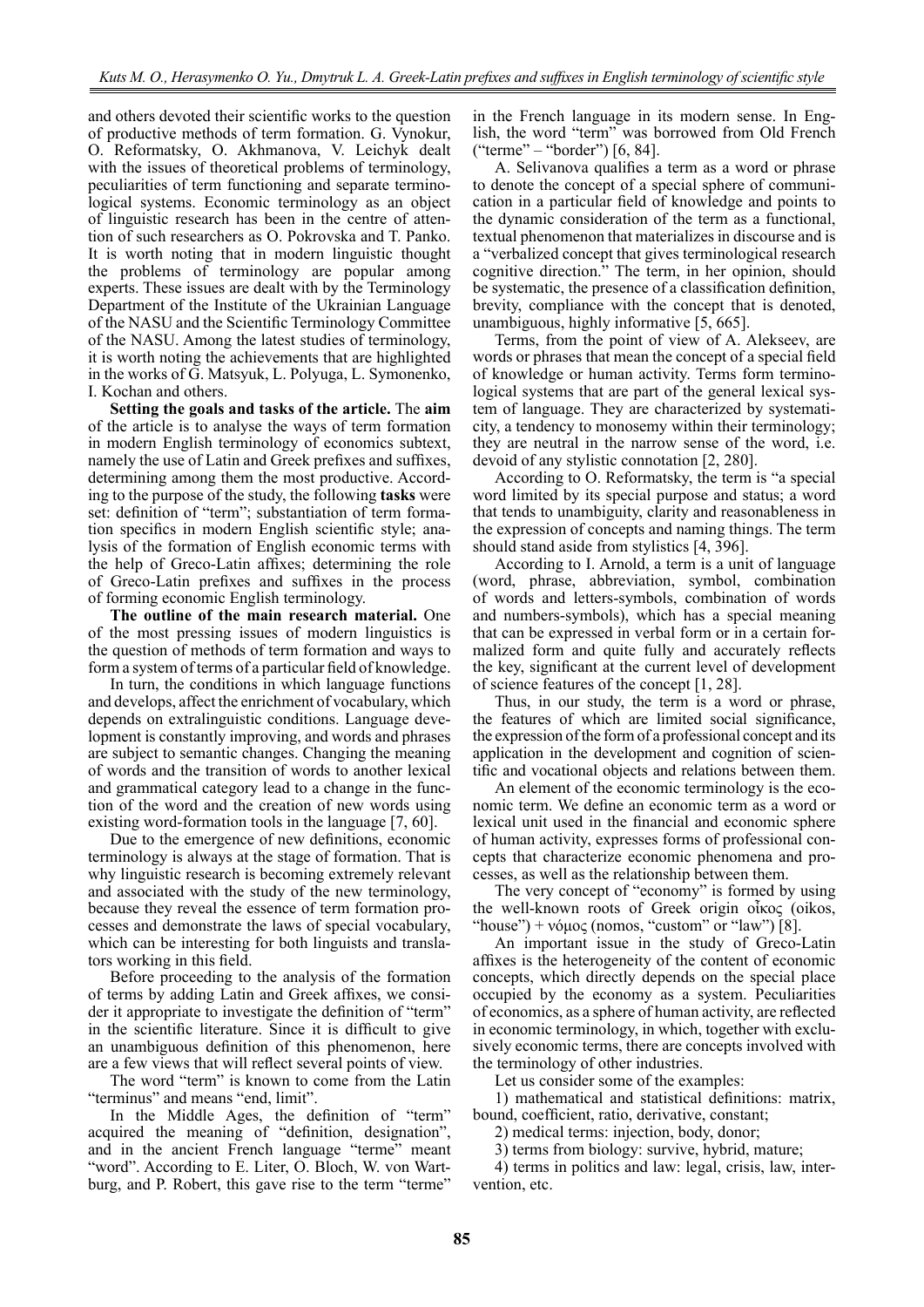During the development of economic theory there is a possibility of simplifying the use of complex economic terms, which led to the emergence of a large number of abbreviations and acronyms, such as ltd (limited), GDP (Gross Domestic Product), Co (company), ecoefficiency (economic efficiency), advert), L/C (Letter of Credit), etc.

Of particular note is the fact that English economic terminology is saturated with a large number of internationalisms, which are a dynamic part of it (firm, deficit, boss, credit, management, finance, marketing, business, contract, inflation, corporation, etc.)

In general, economics is served exclusively by English terminology, but the study of definitions of economics has shown that in the process of its term formation a great role is played by word-forming elements of Latin and Greek origin. Analysis of existing forms of economic terms allows us to understand the most productive ways and models of their creation.

A productive morphological way of word forma-

tion in the economic terminology of modern English is affixation – a way of word formation by which new words are created "by attaching word-forming affixes, i.e. prefixes and suffixes, to the bases of different parts of speech" [7, 73]. It is worth noting that the prefix can change only the meaning of the word, but the suffix, in the process of creating a new word, formalizes it as a certain part of speech.

In the process of English term formation (in our case we consider the terms of economic science) a significant role is played by prefixes of Latin and Greek origin due to the high frequency of use. In our work, the material of the study were Guidelines for the study of the discipline "Foreign Language" for the specialty "International Economic Relations" [3].

 Examining the prefixes and suffixes of the English economic terminology, the most productive of them were identified.

These prefixes are also sufficiently used to create terms of adjectives derived from nouns with this pre-

Table 1

| Economic terms (nouns, verbs) formed by affixing Greco-Latin suffixes and prefixes |  |  |
|------------------------------------------------------------------------------------|--|--|
|                                                                                    |  |  |

| Prefix        | <b>Meaning</b>                                                                                                                                              | <b>Example</b>                                                                                                   |
|---------------|-------------------------------------------------------------------------------------------------------------------------------------------------------------|------------------------------------------------------------------------------------------------------------------|
| $a$ -/an-     | Denial, absence                                                                                                                                             | atypical, anonymous                                                                                              |
| $co-$         | An action performed in conjunction with some-<br>one or something                                                                                           | co-worker, coordinator, cooperation, cosurety,<br>coefficient                                                    |
| de-           | Remove, delete                                                                                                                                              | decomposition, devaluation, decrease, depre-<br>ciation, deffered tax, derecognition, deviation,<br>deregulation |
| dys-/dis-     | The opposite action, negation                                                                                                                               | disinflation, disinvestment, disrupt, discharge                                                                  |
| extra-        | The highest quality of something or someone                                                                                                                 | extra shift, extra fee, extra pay, extra hours, extra<br>money, extra charge, extra cash, extra goods            |
| $ex-$         | From, outside of something                                                                                                                                  | exchange rate, expand, external demand                                                                           |
| pre-          | before, earlier                                                                                                                                             | pre-tax profit                                                                                                   |
| hyper-        | The highest degree of detection of quantitative<br>and qualitative characteristics                                                                          | hyperinflation                                                                                                   |
| macro-/micro- | Size, increase, decrease                                                                                                                                    | macroeconomics/microeconomics                                                                                    |
| re-           | Repeatability of action                                                                                                                                     | remitting bank, repurchase agreement, repay-<br>ment, relocate, retail price, retaliate, recovery                |
| mono-         | Single, indivisible and unique                                                                                                                              | monopoly, monopsony                                                                                              |
| sub-          | Subordination to something for some reason                                                                                                                  | subgoals, substitution, substantial, subsistence<br>wage, subsidy                                                |
| trans-        | "Through something": change, transfer, tran-<br>sition from one state to another, as well as<br>connections, connections of different objects,<br>phenomena | transaction, transfer, transportation costs,<br>transmit                                                         |
| over-         | Redundancy, exaggeration of something                                                                                                                       | overprice, oversee, overtime, overdraft, overflow                                                                |
| under-        | meaning, opposite over-                                                                                                                                     | underproductivity                                                                                                |

Table 2

**The most commonly used Greco-Latin suffixes**

| Suffix | <b>Meaning</b>   | <b>Example</b>                                                                                                                                                                                       |  |
|--------|------------------|------------------------------------------------------------------------------------------------------------------------------------------------------------------------------------------------------|--|
| -al    | state            | automatical, fundamental, abnormal, disposal, capital, accrual, actuarial,<br>annual, collateral, commercial.                                                                                        |  |
| -ment  | action           | assessment, abandonment, consignment, encashment                                                                                                                                                     |  |
| -ing   | nouns            | accounting, consulting, demutualizing.                                                                                                                                                               |  |
| -tion  | action or result | corroboration, devaluation, inflation, specialization, disruption, capitaliza-<br>tion, stagflation, acquisition, completion, aggregation, competition, amorti-<br>zation, assertion, collaboration. |  |
| -ive   | quality          | derivative, dilutive, administrative, objective, executive.                                                                                                                                          |  |